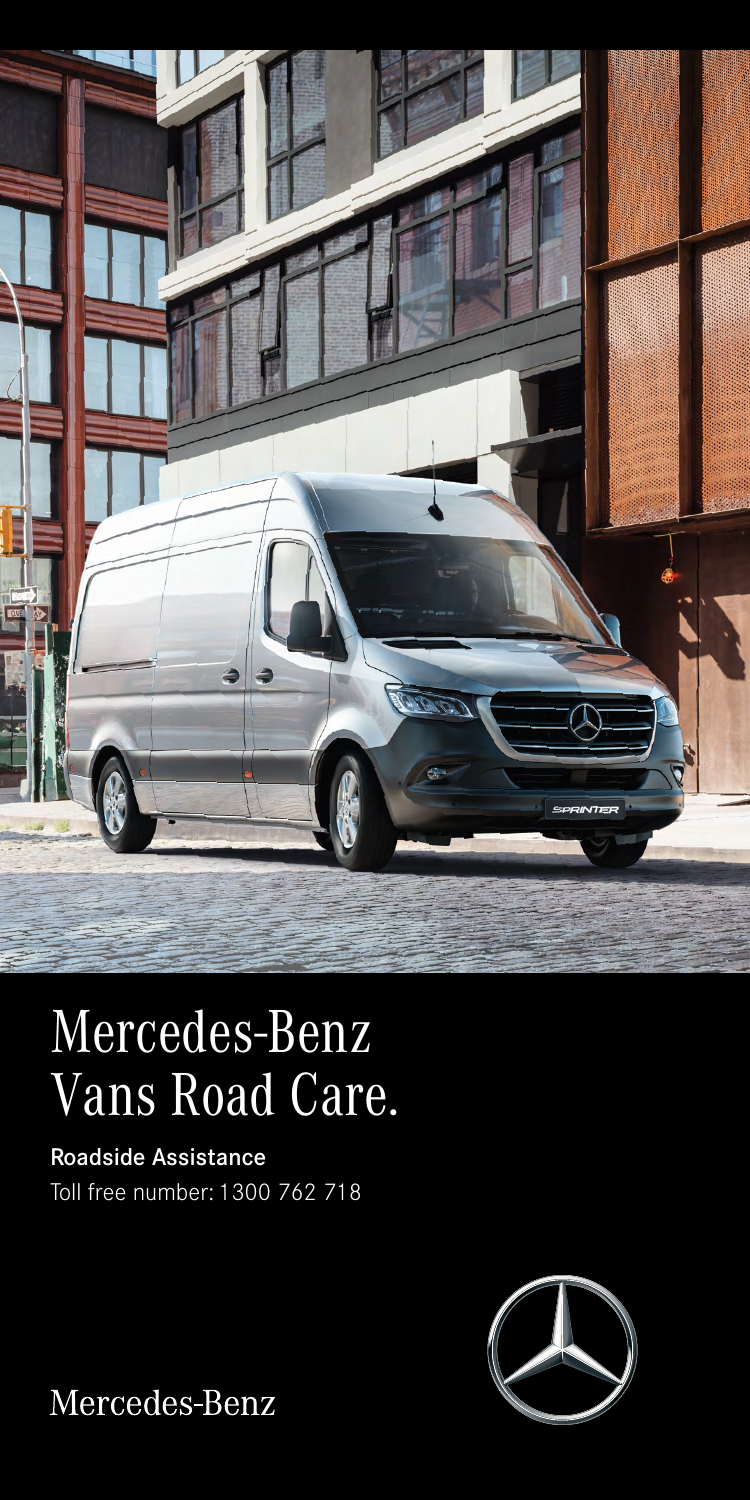

In order to support our valued Mercedes-Benz Van Customers, Vans Road Care is provided to the owner at no additional cost for the duration of the manufacturer's warranty period or whilst the vehicle is operating under an approved Mercedes-Benz Vans ServiceCare Plan.

Mercedes-Benz Vans Road Care is designed to provide you with assistance in case of a breakdown in Australia, 24 hours a day, 365 days a year.

## Owners can continue to enjoy the benefits of Mercedes-Benz Vans Road Care after the warranty period by purchasing an annual membership.

Please read this booklet for detailed information on what to do when you require assistance, as well as an explanation of the benefits and conditions provided with this programme.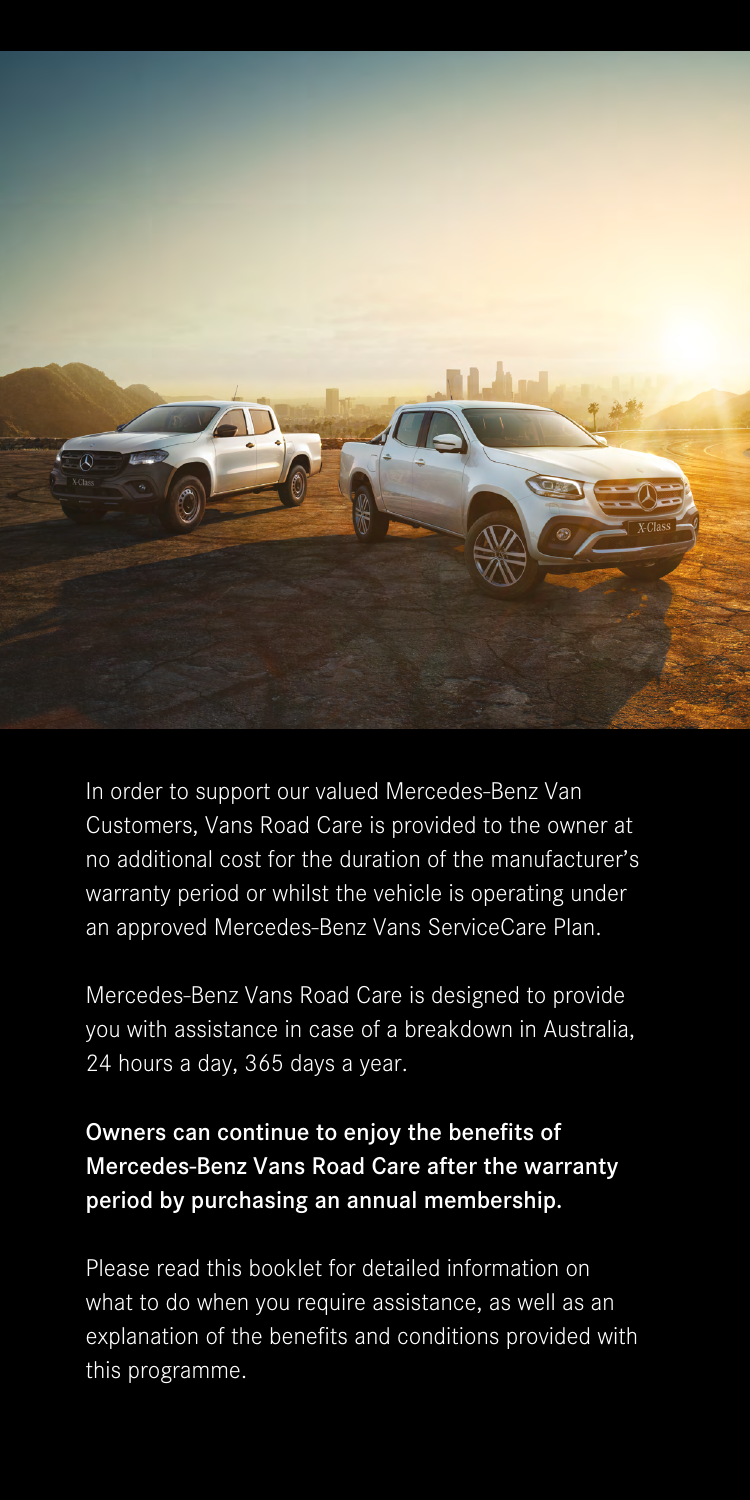## What to do when you need assistance?

Should you require assistance, simply call the Mercedes-Benz Vans Road Care toll free number: 1300 762 718, which is also printed on your membership card. Please be sure to have the following information available for the customer service assistant when you call:

- Your name and breakdown location (also the nearest intersecting street, if possible).
- Your vehicle registration number.
- A description of the problem and your opinion as to whether you consider towing of your vehicle is necessary.
- If possible, a telephone number on which you can be contacted.

### Safety First.

If your vehicle has broken down in a hazardous location, please advise the operator when you call and ensure you are not exposed to danger from oncoming vehicles.

### Remain with your vehicle.

Once assistance has been called, it is vital that your vehicle is attended if it is safe to do so. Should Mercedes-Benz Vans Road Care personnel arrive at your vehicle while it is unattended and the necessary work cannot be carried out, Mercedes-Benz Vans Road Care may request payment for subsequent call outs to assist with the incident

If you need assistance and have to leave your vehicle for safety reasons, please advise the Mercedes-Benz Vans Road Care customer service assistant at the time of the initial call and advise them of your proposed waiting location.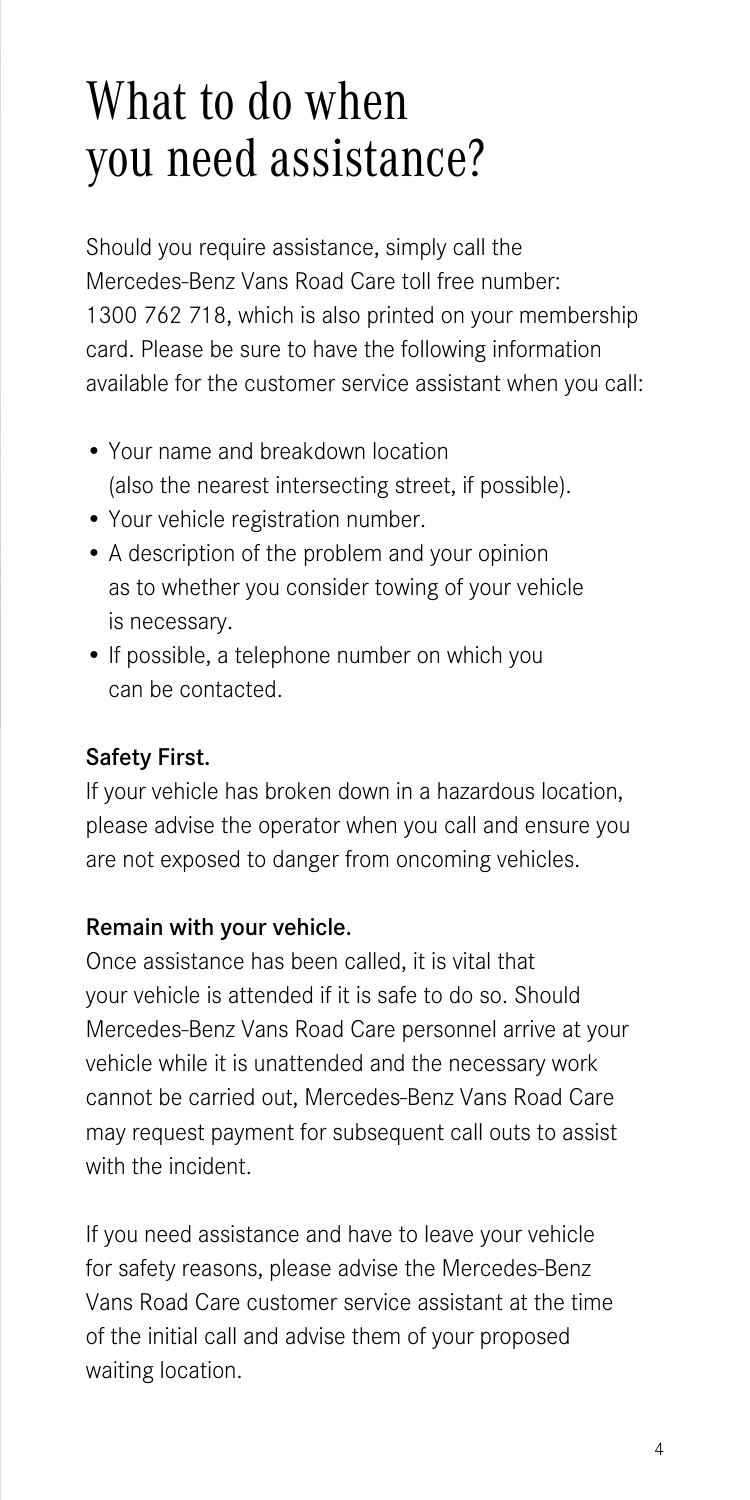## Vans Road Care Solutions.



In order to assist you to mobilise your vehicle, we will provide you with technical advice and attempt to mobilise your vehicle over the phone when possible. If this is unsuccessful or inappropriate we will send a service vehicle to assist with the following items as necessary.

- Flat Batteries: We will jump start a flat battery and coordinate or arrange a replacement battery. Depending on your battery warranty the driver may be responsible for the cost of the battery.
- Out of Fuel: We will provide enough petrol or diesel to enable you to travel to the nearest refuelling location, or tow to the nearest refuelling depot.
- Flat Tyres: We will change a flat tyre if the vehicle has a serviceable spare. If the vehicle does not have a serviceable spare tyre, we can arrange a tow to the nearest tyre repair outlet.
- Lockout/Lost Keys: Where possible we will assist with opening your vehicle whether by retrieving your spare key or otherwise gaining access to the service value of \$170. If needed, we will arrange a tow, provided adequate proof of ownership is supplied to us.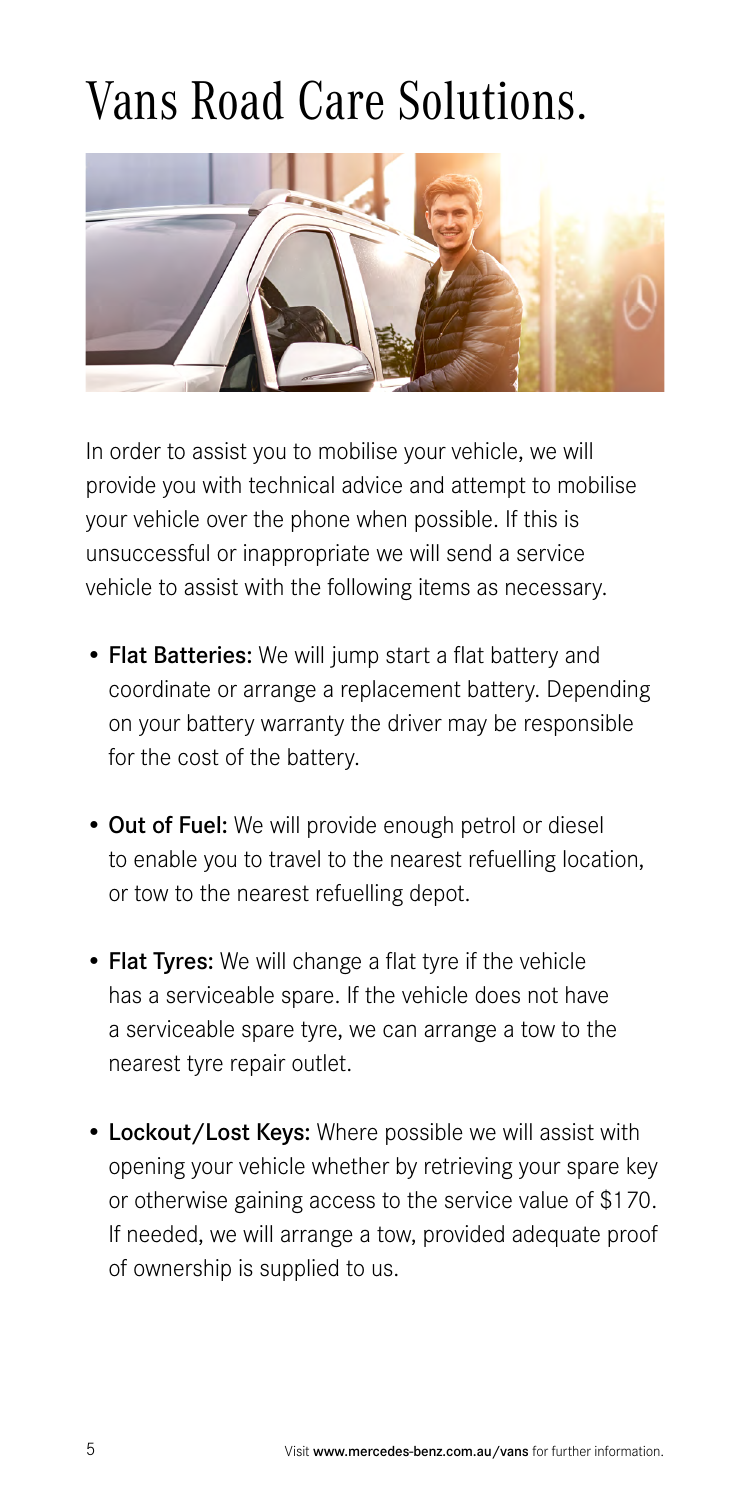## Vans Road Care Assistance.



### Towing/Transportation.

If your vehicle cannot be successfully mobilised at the roadside, or cannot be safely driven, it will be towed/ transported to the nearest authorised Mercedes-Benz Vans Service Dealer. If your vehicle has an attached caravan or trailer, this will be towed/transported to the nearest convenient safe location. In cases of extreme distance, your vehicle may be transported to a suitably equipped service centre recommended by Mercedes-Benz Vans Australia Pacific Pty Ltd.

### Alternative Transport.

Where a vehicle cannot be mobilised and must be transported, we will provide one taxi ride up to the value of \$200. Alternatively, if the breakdown occurs more than 70km from your home for longer than 24 hours, we will provide a rental vehicle up to \$1000.

### Bogged vehicle.

If your vehicle is bogged and access is available for a two-wheel drive recovery vehicle to assist, recovery will be provided up to the value of \$150 including GST.

### Accommodation.

If you vehicle is immobilised due to breakdown more than 70kms from your home for longer than 24 hours, accommodation will be provided for up to 4 nights to a maximum of \$200 per night.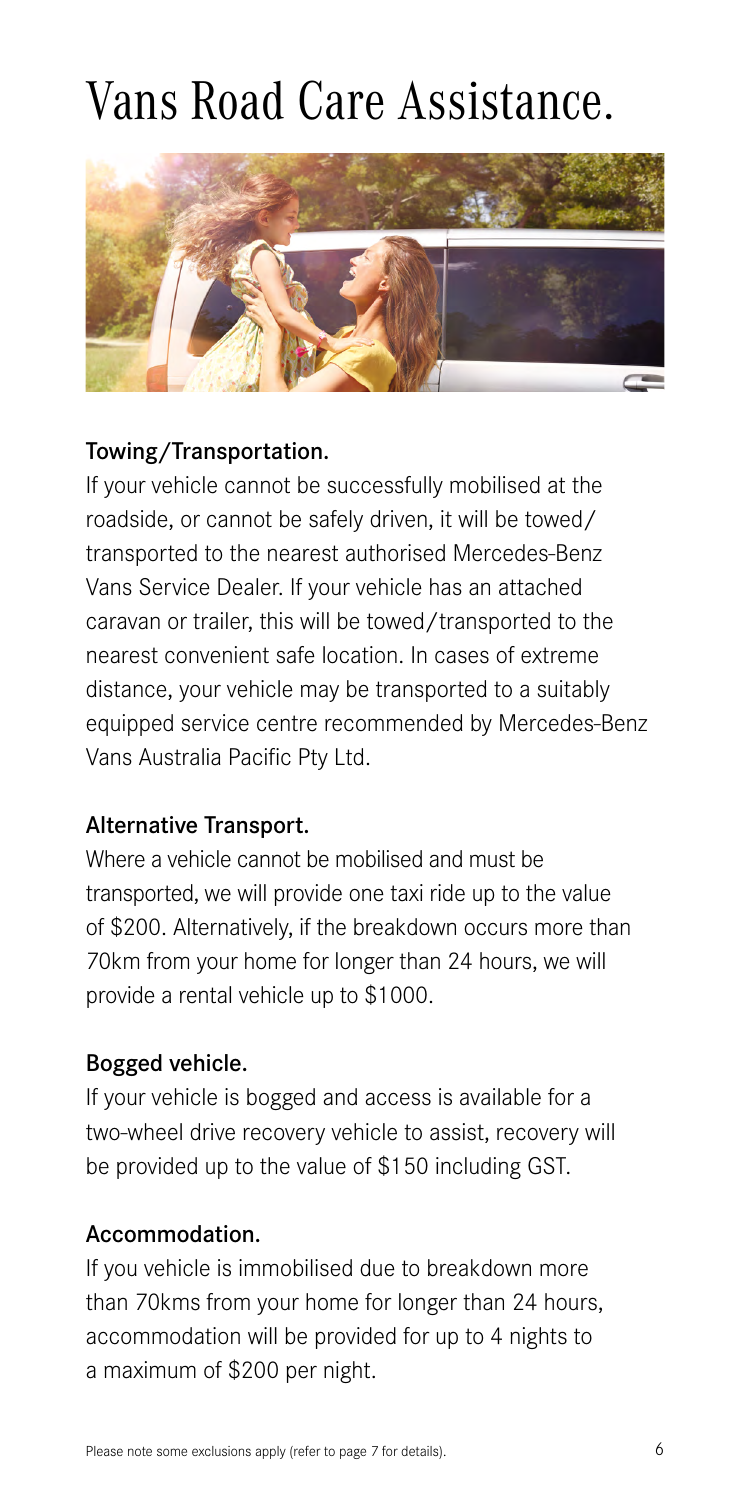# Additional Information.

## Mercedes-Benz Vans Road Care does not cover or apply to the following:

- Breakdowns which are:
	- Due to the use of non-authorised parts or due to alterations to the vehicle which have not been authorised by Mercedes-Benz.
	- Due to inappropriate or insufficient maintenance, repair or use, caused intentionally or by negligence on the part of the owner, the driver or any other third party.
	- Located in a remote location. This is deemed as being a location not trafficable by a two-wheel drive recovery vehicle.
	- Unattended or if the vehicle is unregistered.
- Vehicles with a GVM over the approved manufacturer's GVM.
- Any vehicle modified from the manufacturer's original specifications, including but not limited to a) weight; b) size; or c) modifications or special applications that result in the need to use other than a standard tow truck.
- When we deem the vehicle serviceable and it is not immobilised.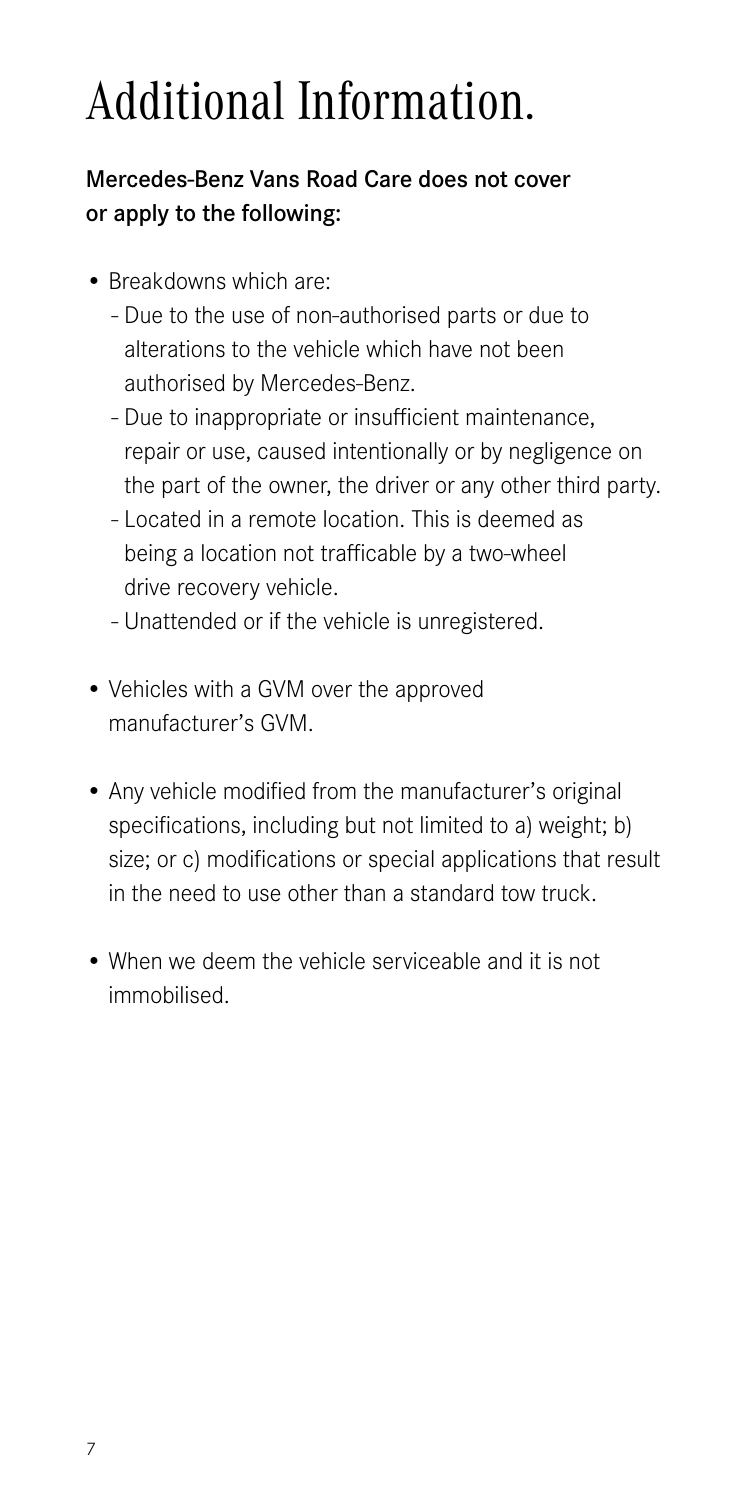#### Definitions and interpretation

All dollar amounts stated in this brochure are inclusive of GST.

*You or driver:* Registered owner or driver of vehicle at the time of the incident.

Where the service is limited to a particular monetary amount, any cost incurred in excess of such limit will be your responsibility.

*GVM:* The Gross Vehicle Mass as identified on the vehicle's compliance plate.